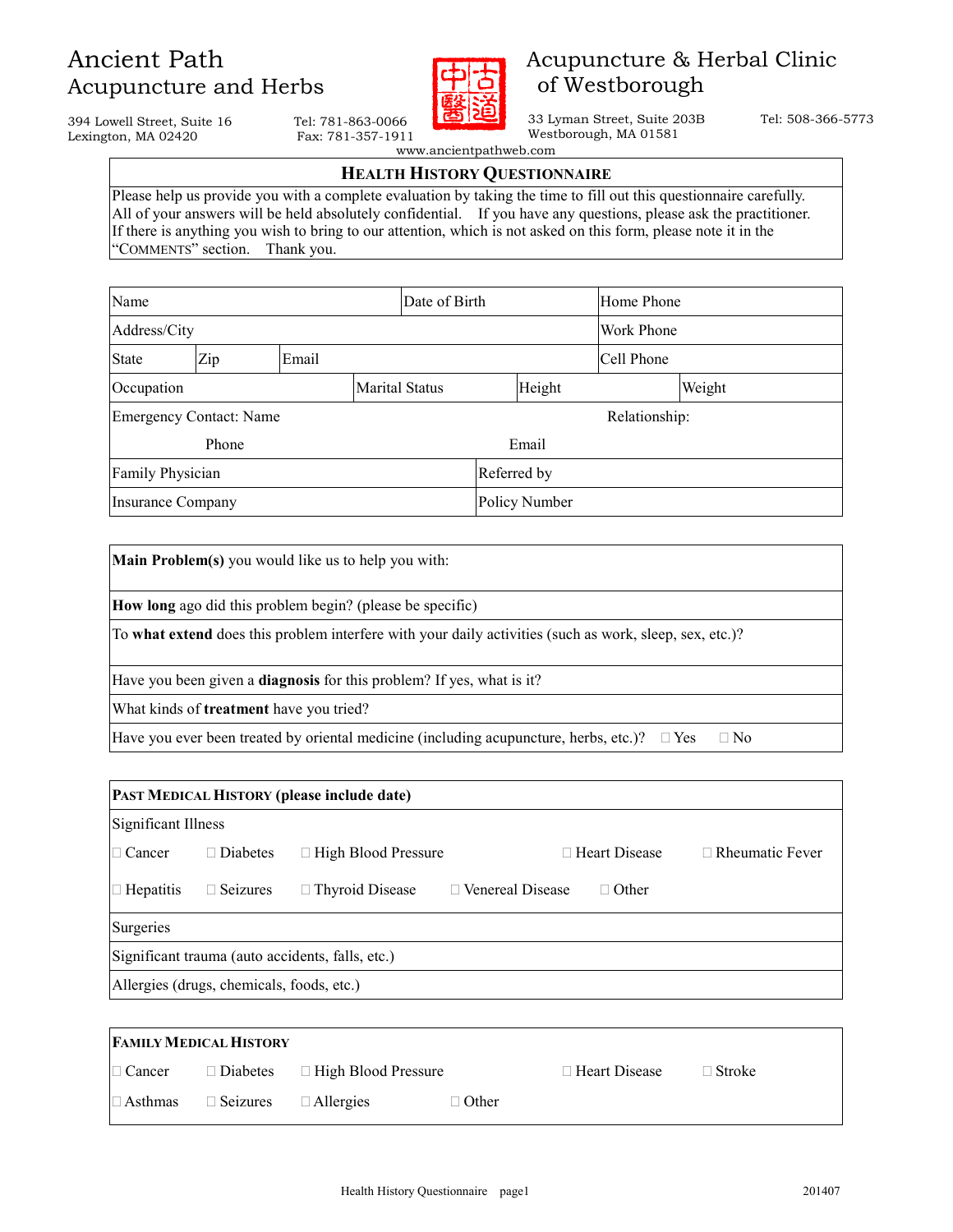Lexington, MA  $02420$ 

394 Lowell Street, Suite 16 Tel: 781-863-0066<br>
Lexington, MA 02420 Fax: 781-357-1911



## Acupuncture & Herbal Clinic of Westborough

 33 Lyman Street, Suite 203B Tel: 508-366-5773 Westborough, MA 01581

|                                      | www.ancientpathweb.com                                                    |         |  |
|--------------------------------------|---------------------------------------------------------------------------|---------|--|
|                                      | Medicines taken within the last two months (drugs, vitamins, herbs, etc.) |         |  |
|                                      | Occupational stress (chemical, physical, psychological, etc.)             |         |  |
|                                      | Do you have a regular exercise program? If yes, please describe it.       |         |  |
|                                      | Have you ever been a restricted diet? If yes, what kind?                  |         |  |
|                                      | Please describe your average daily diet                                   |         |  |
| Morning                              | Afternoon                                                                 | Evening |  |
|                                      |                                                                           |         |  |
|                                      |                                                                           |         |  |
| How much water do you drink per day? |                                                                           |         |  |
|                                      | Do you smoke? If yes, how much per day (week)?                            |         |  |
|                                      | How much caffeinated coffee, tea, or cola do you drink per day?           |         |  |
|                                      | How much alcoholic drink/beverages do you drink per day?                  |         |  |
|                                      | Please describe any use of drugs for non-medical purpose:                 |         |  |

#### PLEASE INDICATE ANY PAINFUL OR DISTRESSED AREAS



#### PLEASE CHECK IF YOU HAVE HAD (IN THE LAST THREE MONTHS):

| <b>GENERAL</b>                     |                        |                                        |                         |  |  |  |
|------------------------------------|------------------------|----------------------------------------|-------------------------|--|--|--|
| Poor Sleeping                      | Night sweats           | Fever                                  | Chills                  |  |  |  |
| Sweat Easily                       | Cravings               | Change in Appetite                     | Weight Loss             |  |  |  |
| Weight Gain                        | Bleed or Bruise Easily | Fatigue                                | Peculiar Taste or Smell |  |  |  |
| Strong Thirst (hot or cold drinks) |                        | Sudden Energy Drop (what time of day?) |                         |  |  |  |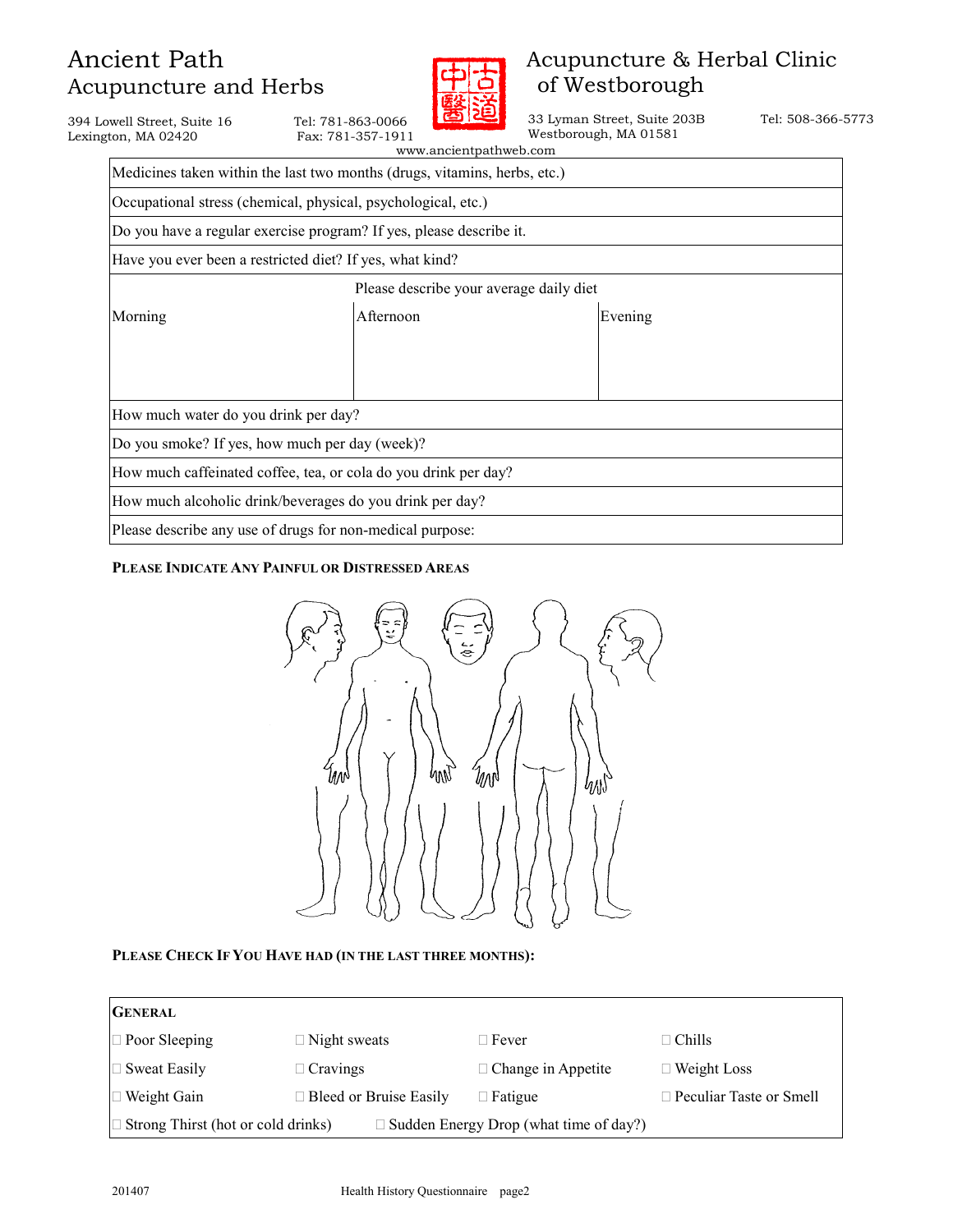394 Lowell Street, Suite 16 Tel: 781-863-0066 Lexington,



### Acupuncture & Herbal Clinic of Westborough

33 Lyman Street, Suite 203B Tel: 508-366-5773

| well Street, Suite To<br>ton, MA 02420                                                                                             | ICI, 101-000-0000<br>Fax: 781-357-1911 | Westborough, MA 01581<br>www.ancientpathweb.com |                         |
|------------------------------------------------------------------------------------------------------------------------------------|----------------------------------------|-------------------------------------------------|-------------------------|
| Name<br><u>and the contract of the contract of the contract of the contract of the contract of the contract of the contract of</u> |                                        |                                                 |                         |
| <b>SKIN &amp; HAIR</b>                                                                                                             |                                        |                                                 |                         |
| Rashes                                                                                                                             | Ulcerations                            | Hives                                           | Itching                 |
| Eczema                                                                                                                             | Pimples                                | Dandruff                                        | Loss of Hair            |
| Change in Hair or Skin Texture                                                                                                     | Other Problem                          |                                                 |                         |
| HEAD, EYES, EARS, NOSE, AND THROAT                                                                                                 |                                        |                                                 |                         |
| <b>Dizziness</b>                                                                                                                   | Concussions                            | Migraines                                       | Glasses                 |
| Eye Strain                                                                                                                         | Eye Pain                               | Poor Vision                                     | <b>Night Blindness</b>  |
| <b>Color Blindness</b>                                                                                                             | Cataracts                              | <b>Blurry Vision</b>                            | Earaches                |
| Ringing in Ears                                                                                                                    | Poor Hearing                           | Spots in front of Eyes                          | Sinus Problems          |
| Nose Bleed                                                                                                                         | <b>Recurrent Sore Throat</b>           | Grinding Teeth                                  | Facial Pain             |
| Sores on Lips or Tongue                                                                                                            | Teeth Problem                          | <b>Jaw Clicks</b>                               | Headache (where, when?) |
| Other Problem                                                                                                                      |                                        |                                                 |                         |
| <b>CARDIOVASCULAR</b>                                                                                                              |                                        |                                                 |                         |
| High Blood Pressure                                                                                                                | Low Blood Pressure                     | Chest Pain                                      | Irregular Heartbeat     |
| Swelling of Hands                                                                                                                  | Fainting                               | Cold Hands and Feet                             | Phlebitis               |
| Swelling of Feet                                                                                                                   | <b>Blood Clots</b>                     | Difficulty in Breathing                         |                         |
| Other Heart or Blood Vessel Problem                                                                                                |                                        |                                                 |                         |
|                                                                                                                                    |                                        |                                                 |                         |
| <b>RESPIRATORY</b>                                                                                                                 |                                        |                                                 |                         |
| Cough                                                                                                                              | Coughing Blood                         | Asthma                                          | <b>Bronchitis</b>       |
| Pneumonia                                                                                                                          | Pain with a Deep Breath                | Difficulty in Breathing When Lying Down         |                         |
| Production of Phlegm (what color?)                                                                                                 |                                        | Other Lung Problem                              |                         |
| <b>GASTROINTESTINAL</b>                                                                                                            |                                        |                                                 |                         |
| Nausea                                                                                                                             | Vomiting                               | Diarrhea                                        | Constipation            |
| Gas                                                                                                                                | Belching                               | <b>Black Stools</b>                             | <b>Blood</b> in Stools  |
| Indigestion                                                                                                                        | <b>Bad Breath</b>                      | Rectal Pain                                     | Hemorrhoids             |
| Abdominal Pain or Cramps                                                                                                           |                                        | Chronic Laxative Use                            | Poor Appetite           |